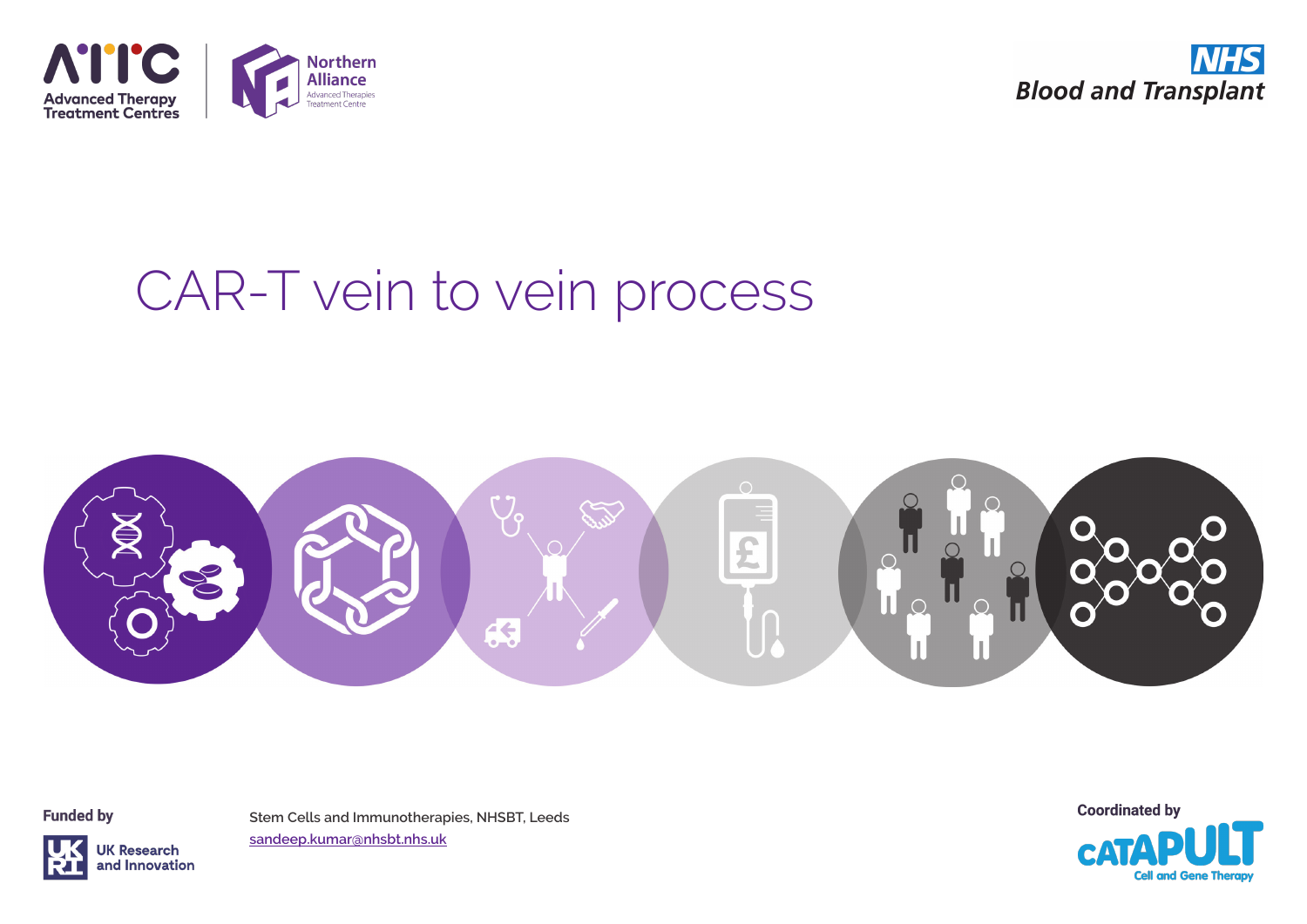## CAR-T vein to vein high level process flow

Adoptive cellular therapy using CD19 targeted chimeric antigen receptor (CAR) T cells has benefited from significant technological advancements and led to remarkable clinical outcomes in selected haematological malignancies. Major steps in chimeric antigen receptor-T-cell (CART) end to end process are Apheresis collection, cryopreservation of apheresis product, shipping of cryopreserved apheresis product, manufacturing of CART product (T-cell selection, T-activation, Gene transfer, T-Cell expansion, T-cell formulation, T-cell cryopreservation), delivery of Cryo product to the cell lab/hospital, thawing of CAR-T product, infusion of CAR-T product and patient follow up.

|                       | CAR-T |
|-----------------------|-------|
| Company Name          |       |
| <b>Product Name</b>   |       |
| Indication            |       |
| Eligibility           |       |
| Approval              |       |
| <b>Treatment type</b> |       |

| Location        | <b>Responsibilities</b>                                                                                                                                                                             |
|-----------------|-----------------------------------------------------------------------------------------------------------------------------------------------------------------------------------------------------|
| <b>Hospital</b> | Patient consultation, selection and consent at hospital; product order from Manufacturer, product receipt & verify by pharmacy and Thawing<br>and infusion of the product and patient follow up.    |
| TAS.            | Collection of Starting Material (SM), Labelling and issue of SM for manufacturing of product.                                                                                                       |
| <b>SCI</b>      | SM evaluation, cryopreservation, storage, issue the cryopreserved SM to Manufacturer, receiving the Final Product (FP) from Manufacturer,<br>FP evaluation, FP storage and issue of FP to hospital. |
| Manufacturer    | Receipt of SM, Manufacture CAR-T product and delivery of final product to stem cell lab or hospital / infusion site.                                                                                |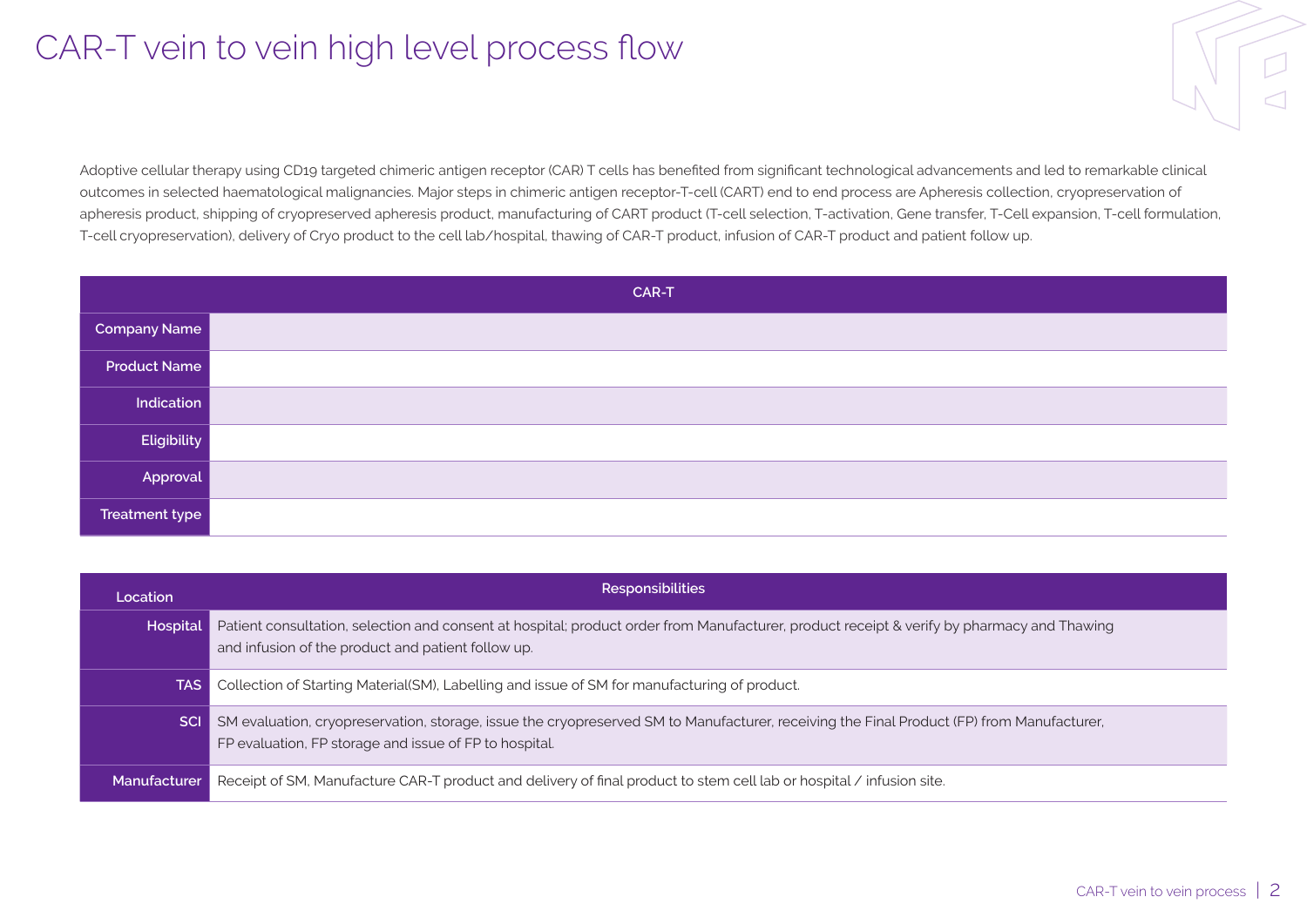## CAR-T vein to vein high level process flow

# $\triangleleft$

## **Keys:**

| <b>SCI</b>  | <b>Stem Cell and Immunotherapies</b>  |
|-------------|---------------------------------------|
| <b>TAS</b>  | <b>Therapeutic Apheresis Services</b> |
| <b>SM</b>   | <b>Starting Material</b>              |
| FP          | <b>Final Product</b>                  |
| OC.         | <b>Quality Control</b>                |
| CAR-T cells | Chimeric Antigen Receptor T Cells     |
| OP.         | <b>Qualified person</b>               |



### **Abbreviations Locations Process Steps / Formatting / Shapes**